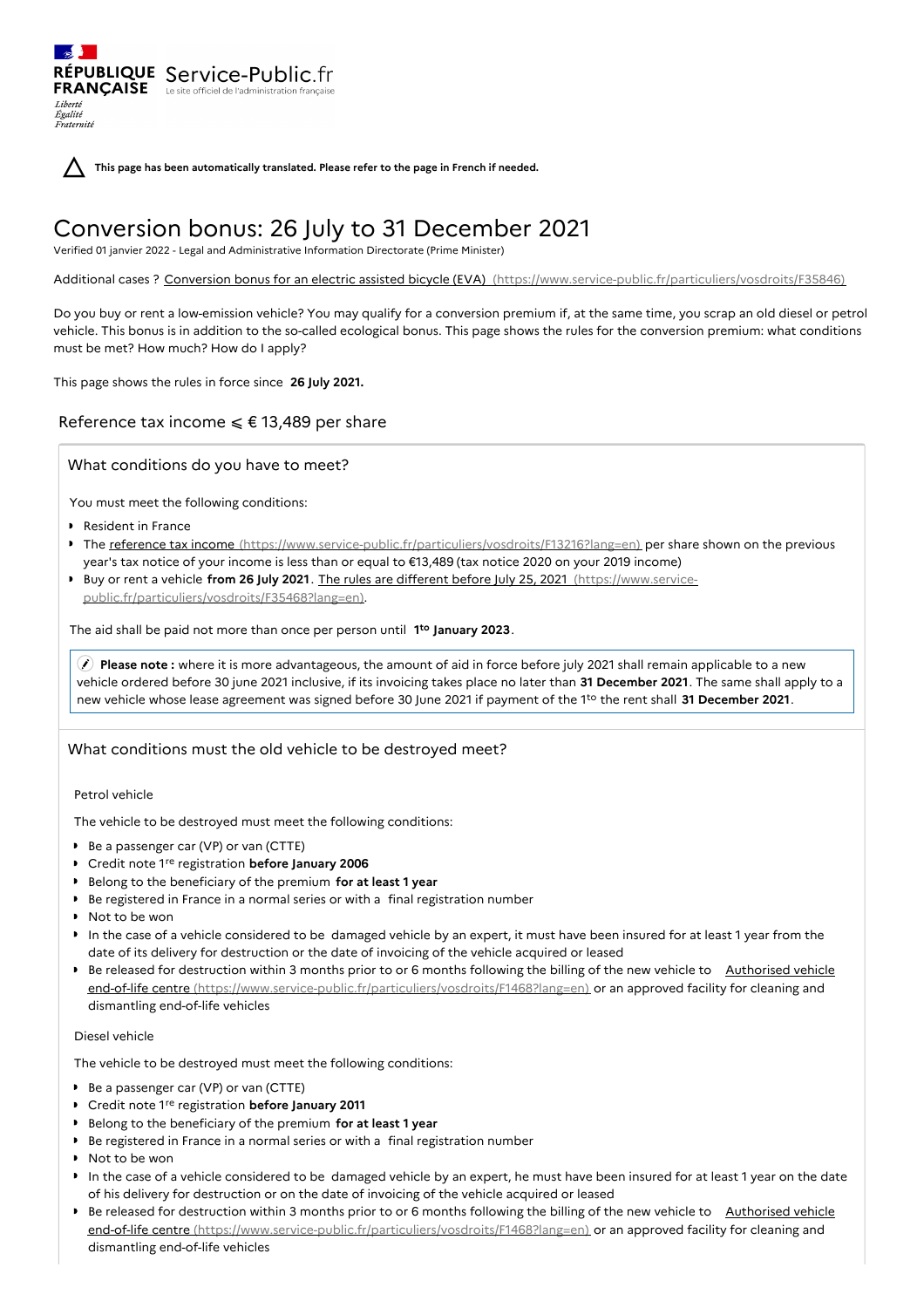## FYI: since june 2020, if you don't want to scrap your old vehicle, you can benefit from aid, said premium to electric retrofit [\(https://www.service-public.fr/particuliers/vosdroits/F35285?lang=en\),](https://www.service-public.fr/particuliers/vosdroits/F35285?lang=en) under conditions, by having the thermal motor transformed into an electric motor.

## What conditions must the new vehicle meet?

Private car

Electric vehicle (CO2  $\leq$  20g/km)

The vehicle shall meet the following conditions:

- To be purchased or leased under a contract of 2 years or more
- $\triangleright$  ≤ €60,000TTC ()
- **Be registered in France with final**
- **Not to be considered as damaged vehicle**
- Not sold in **6 months** after purchase, or before at least **6,000 km**

Rechargeable hybrid vehicle (CO2  $\leq 50$ g/km)

The vehicle shall meet the following conditions:

- To be purchased or leased under a contract of 2 years or more
- $\triangleright$  ≤ €60,000TTC ()
- **Be registered in France with final**
- Not to be considered as damaged vehicle
- Not sold in **6 months** after purchase, or before at least **6,000 km**

#### Thermal vehicle

The vehicle shall meet the following conditions:

- Be Crit'air 1 [\(https://www.service-public.fr/particuliers/vosdroits/R44803?lang=en\)](https://www.service-public.fr/particuliers/vosdroits/R44803?lang=en)
- To be purchased or leased under a contract of 2 years or more
- $\triangleright$  ≤ €50 000 TTC ()
- **Be registered in France with final**
- Not to be considered as damaged vehicle
- Not sold in **6 months** after purchase, or before at least **6,000 km**

If the vehicle is **nine or registered for less than 6 months** , it shall emit **132 g CO2 per km**.

If the vehicle is **used**, it shall emit **137 g CO2 per km**.

However, for a vehicle registered before March 2020 or a wheelchair-accessible vehicle:

- $\bullet$  the 132g/km threshold is replaced by the 104g/km threshold,
- the 137g/km threshold is replaced by the 109 g/km threshold.

#### Van

### Electric van (CO2 ⩽ 20g/km)

The vehicle shall meet the following conditions:

- To be purchased or leased under a contract of 2 years or more
- Be registered in France with final
- ▶ Not to be considered as damaged vehicle
- Not sold in **6 months** after purchase, or before at least **6,000 km**

### Plug-in hybrid van (CO2  $\leq 50$ g/km)

The vehicle shall meet the following conditions:

- To be purchased or leased under a contract of 2 years or more
- **Be registered in France with final**
- **Not to be considered as damaged vehicle**
- Not sold in **6 months** after purchase, or before at least **6,000 km**

### Thermal van

The vehicle shall meet the following conditions:

- Be Crit'air 1 [\(https://www.service-public.fr/particuliers/vosdroits/R44803?lang=en\)](https://www.service-public.fr/particuliers/vosdroits/R44803?lang=en)
- To be purchased or leased under a contract of 2 years or more
- $≤$  €50 000 TTC ()  $\bullet$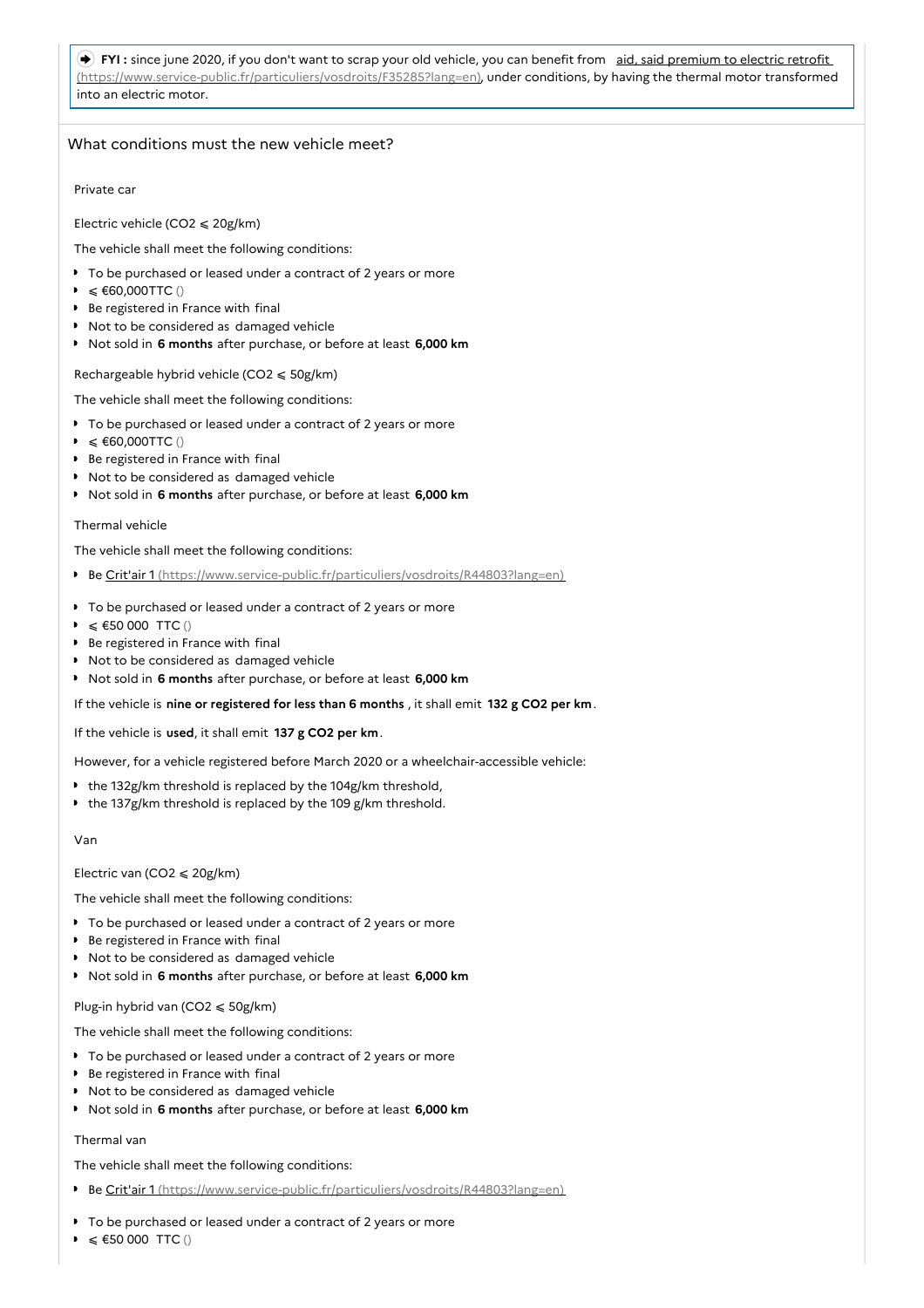- Be registered in France with final
- $\blacksquare$  Not to be considered as damaged vehicle
- Not sold in **6 months** after purchase, or before at least **6,000 km**

If the vehicle is **nine or registered for less than 6 months** , it shall emit **132 g CO2 per km**.

If the vehicle is **used**, it shall emit **137 g CO2 per km**.

However, for a vehicle registered before March 2020 or a wheelchair-accessible vehicle:

- the 132g/km threshold is replaced by the 104g/km threshold,
- the 137g/km threshold is replaced by the 109 g/km threshold.

2 or 3 motorised or electric quadricycle wheels

The vehicle purchased or hired must be a 2 or 3-wheel drive or electric quadricycle:

- without lead battery
- with a net maximum engine power of at least 2 or 3 kW ()according to the applicable European standard).

The vehicle shall meet the following conditions:

- To be purchased or leased under a contract of 2 years or more
- **Be registered in France with final**
- ▶ Not to be considered as damaged vehicle
- Not to be sold within one year of 1 <sup>re</sup> registration, or before at least 2,000 km

 **FYI :** depending on the date of approval of the vehicle, the applicable European standard is Directive 2002/24/EC or Regulation EU 168/2013. See (K) "Type-approval number" of the carte grise (henceforth referred to as certificate of registration) of your vehicle to find out what standard it is approved to.

How do I check if I'm entitled to the bonus?

To find out if you qualify for the conversion bonus, take the online test:

 $\frac{1}{20}$  Conversion Premium Eligibility Test

Ministry of Environment

**Attention: the simulator is being updated.**

Go to simulator<sup>n</sup> [\(https://www.primealaconversion.gouv.fr/dboneco/accueil/\)](https://www.primealaconversion.gouv.fr/dboneco/accueil/)

## What is the amount of aid?

Car

Electric car

For an electric car (CO2 rate  $\leq 20$  g/km), the amount is 80 % of the purchase price within  $\epsilon$  5 000 if you meet any of the following 3 conditions:

- Your tax reference income per share is less than or equal to €6,300
- You drive more than 12,000 km a year with your personal vehicle for your work
- The distance between your home and your workplace is more than 30 km

If you do not meet these conditions, the premium amount is €2,500.

In all cases, the vehicle shall be longer than **50 km**.

If the purchased vehicle is **nine**, the maximum amount of aid granted (bonus (https://www.service[public.fr/particuliers/vosdroits/F34014?lang=en\)](https://www.service-public.fr/particuliers/vosdroits/F34014?lang=en) + conversion premium) depends on the price of the vehicle.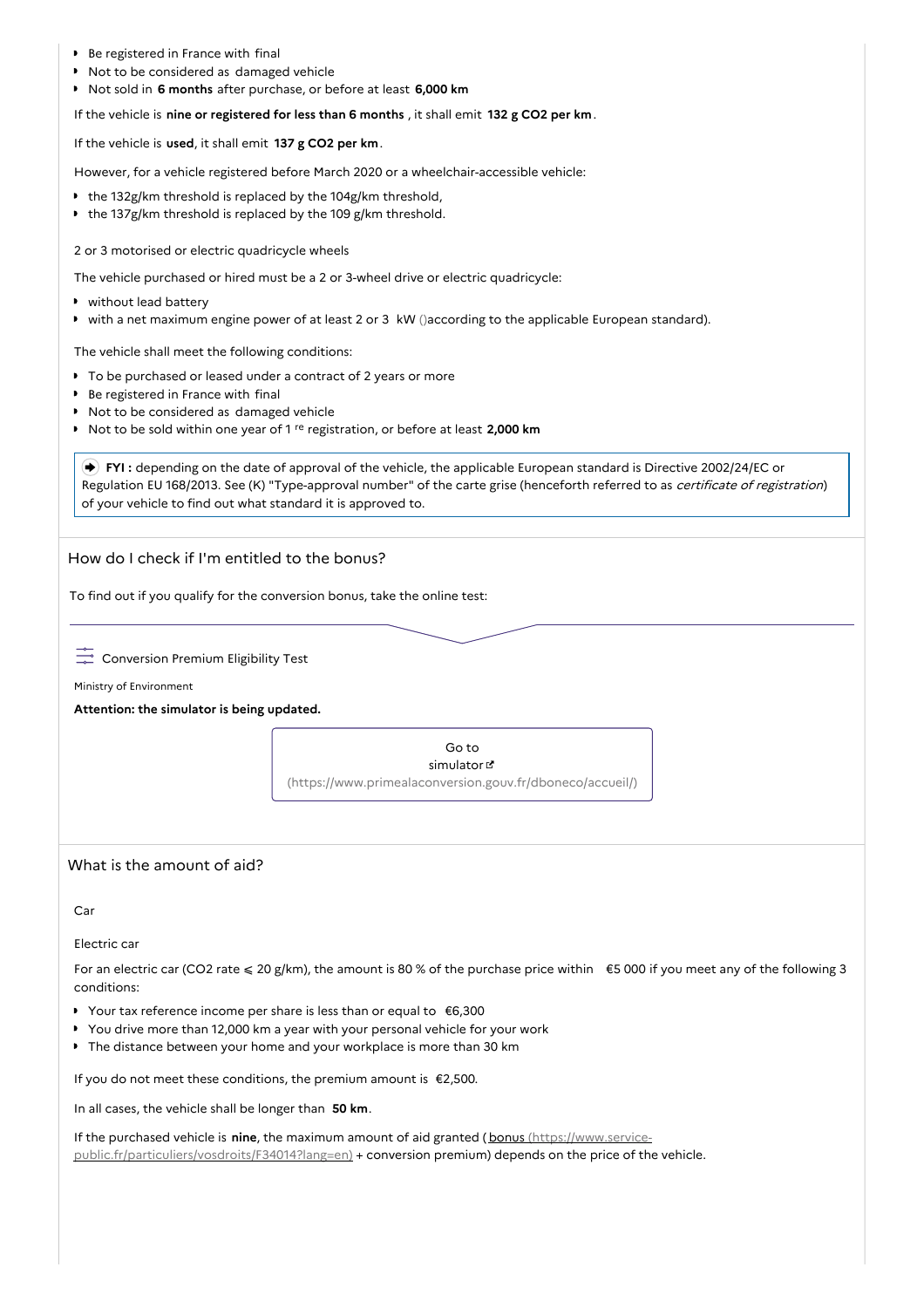| Vehicle price               | Maximum amount of aid with bonus<br>(new vehicle) |
|-----------------------------|---------------------------------------------------|
| Less than €45,000           | €11 000                                           |
| Between €45,000 and €60,000 | €7 000                                            |

Plug-in hybrid car

Autonomy > 50 km

The amount is  $$5 000$  for a plug-in hybrid car (CO2  $\leq 50$  g/km) if you meet one of the following 3 conditions:

- Your tax reference income per share is less than or equal to €6,300
- You drive more than 12,000 km a year with your personal vehicle for your work
- The distance between your home and your workplace is more than 30 km

If you do not meet these conditions, the premium amount is €2,500.

If purchased vehicle is new and costs €50 000 maximum, the maximum amount of aid granted (bonus (https://www.service[public.fr/particuliers/vosdroits/F34014?lang=en\)](https://www.service-public.fr/particuliers/vosdroits/F34014?lang=en) + conversion premium) is €6 000.

Autonomy ⩽ 50 km

The amount is  $\epsilon$ 3,000 for a plug-in hybrid car (CO2  $\leq$  50 g/km) if you meet one of the following 3 conditions:

- Your tax reference income per share is less than or equal to €6,300
- You drive more than 12,000 km a year with your personal vehicle for your work
- The distance between your home and your workplace is more than 30 km

If you do not meet these conditions, the premium amount is €1,500.

The vehicle must be rated Crit'air 1.

The cost of purchasing the vehicle must be €50 000 maximum.

There are no bonus [\(https://www.service-public.fr/particuliers/vosdroits/F34014?lang=en\)](https://www.service-public.fr/particuliers/vosdroits/F34014?lang=en) for these vehicles.

#### Thermal car

The amount is €3,000 for a thermal car if you meet any of the following 3 conditions:

- Your tax reference income per share is less than or equal to €6,300
- You drive more than 12,000 km a year with your personal vehicle for your work
- The distance between your home and your workplace is more than 30 km

If you do not meet these conditions, the premium amount is  $\epsilon$ 1,500.

There are no bonus [\(https://www.service-public.fr/particuliers/vosdroits/F34014?lang=en\)](https://www.service-public.fr/particuliers/vosdroits/F34014?lang=en) for these vehicles.

Van

Electric van

For an electric van (CO2  $\leq$  20 g/km), the amount of aid depends on the class of the vehicle:

- Class I : 40 % of the acquisition price up to €5 000
- Class II : 40 % of the acquisition price up to €7 000
- Class III : 40 % of the acquisition price up to €9,000

The vehicle shall be more than **50 km**.

One bonus [\(https://www.service-public.fr/particuliers/vosdroits/F34014?lang=en\)](https://www.service-public.fr/particuliers/vosdroits/F34014?lang=en) of €7 000 can be added (€5 000 for legal person).

## Plug-in hybrid van

Range > 50 km

The amount of aid depends on the class of vehicle:

- Class I : 40 % of the acquisition price up to €5 000
- Class II : 40 % of the acquisition price up to €7 000
- Class III : 40 % of the acquisition price up to €9,000

One bonus [\(https://www.service-public.fr/particuliers/vosdroits/F34014?lang=en\)](https://www.service-public.fr/particuliers/vosdroits/F34014?lang=en) of €1 000 can be added if van hybrid is new and costs €50 000 maximum.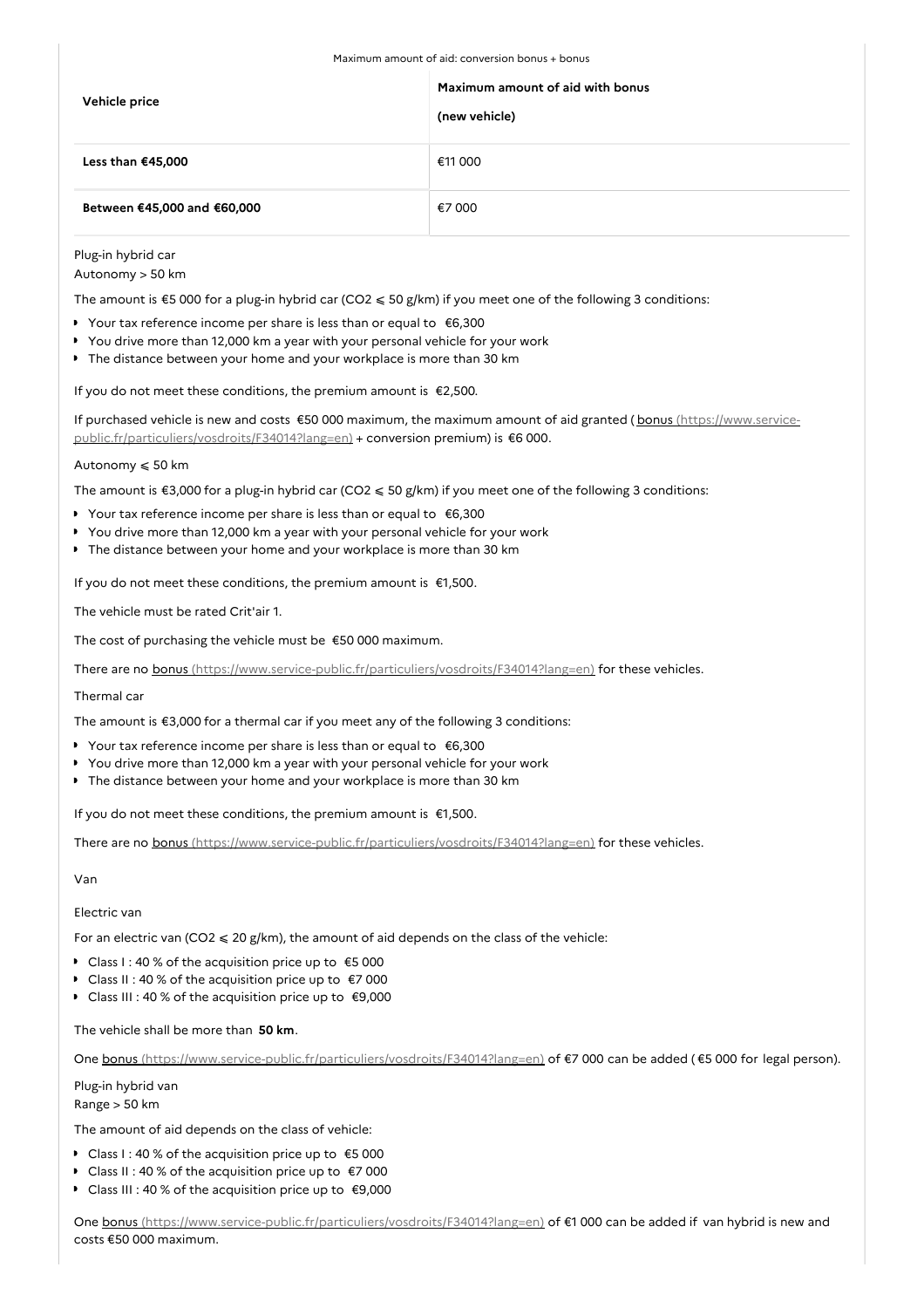#### Range < 50 km

The amount shall be 80 % of the purchase price within €3,000 if you meet any of the following 3 conditions:

- Your tax reference income per share is less than or equal to €6,300
- You drive more than 12,000 km a year with your personal vehicle for your work
- The distance between your home and your workplace is more than 30 km

If you do not meet these conditions, the premium amount is €1,500.

The cost of purchasing the vehicle must be €50 000 maximum.

The vehicle must be rated Crit'air 1.

There are no bonus [\(https://www.service-public.fr/particuliers/vosdroits/F34014?lang=en\)](https://www.service-public.fr/particuliers/vosdroits/F34014?lang=en) for these vehicles.

#### Thermal van

The amount is €3,000 for a thermal van if you meet one of the following 3 conditions:

- Your tax reference income per share is less than or equal to €6,300
- You drive more than 12,000 km a year with your personal vehicle for your work
- The distance between your home and your workplace is more than 30 km

If you do not meet these conditions, the premium amount is €1,500.

In all cases, the cost of purchasing the vehicle must be €50 000 maximum.

There are no bonus [\(https://www.service-public.fr/particuliers/vosdroits/F34014?lang=en\)](https://www.service-public.fr/particuliers/vosdroits/F34014?lang=en) for these vehicles.

2 or 3 motorised or electric quadricycle wheels, without lead battery

The amount is €1,100 within the cost of purchasing the vehicle and subject to its electric power.

The vehicle shall be **nine**.

The maximum aid that can be granted (conversion premium + bonus [\(https://www.service-public.fr/particuliers/vosdroits/F34014?](https://www.service-public.fr/particuliers/vosdroits/F34014?lang=en) lang=en)) is €2,000.

 **Please note :** you get a bonus if you live or work in a low-emission mobility zone (ZFE) and territorial paid you help to buy or rent a vehicle *clean*. The amount of the premium shall be the same as the aid paid by the territorial authority, up to  $\epsilon$ 1 000.

## How do I apply?

If the trader (seller or rental of the bicycle, organisation that granted a clean vehicle microcredit [application/pdf - 445.6 KB] $\pm$ [\(https://www.ecologie.gouv.fr/sites/default/files/2021.03.17\\_2p\\_microcredit-vehicules-propres\\_grandpublic-VF.pdf\)](https://www.ecologie.gouv.fr/sites/default/files/2021.03.17_2p_microcredit-vehicules-propres_grandpublic-VF.pdf) ) does not advance the premium, you must make the request online.

You 6 months from the date your new vehicle is billed to submit your application, or, in the case of a rental, payment of 1 <sup>to</sup> rent.

Before you begin entering your application, you must have at least the following:

- Certificate of Registration (carte grise) of the vehicle acquired or leased in your name
- carte grise of the old vehicle being scrapped (if you declare one)
- $\triangleright$  RIB()

Application for the ecological bonus and the conversion bonus (car, van, 2 or 3 motorised wheels, electric quadricycle, power assisted bicycle)

Ministry of Environment

Online service to apply for an ecological bonus and/or conversion bonus.

Attention: for the acquisition of power-assisted cycle with an invoice dated no later than july 25, 2021, the request for a bicycle **bonus is made by paper form.**

# Go to online service  $\mathfrak a$ [\(https://www.primealaconversion.gouv.fr/dboneco/accueil/access.html\)](https://www.primealaconversion.gouv.fr/dboneco/accueil/access.html)

#### Formulaires annexes

Application for an Electric Assist Bike Bonus (invoice dated no later than July 25, 2021) <sup>d</sup> (https://www.asp[public.fr/sites/default/files/content/aides/documents/2021-07/bvaexx-0953\\_valide30062020-1.pdf\)](https://www.asp-public.fr/sites/default/files/content/aides/documents/2021-07/bvaexx-0953_valide30062020-1.pdf)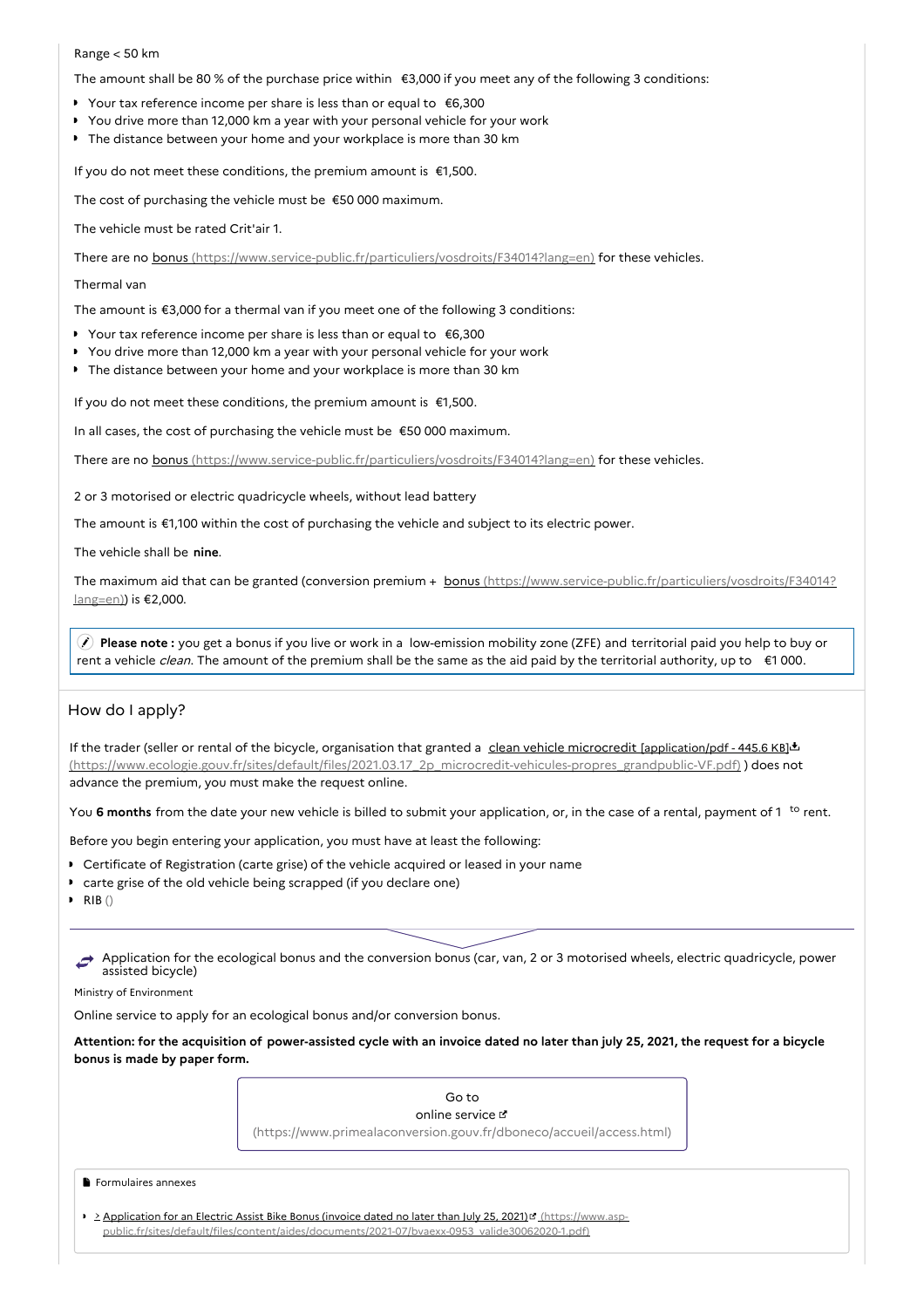**Warning :** no matter how many vehicles are given for destruction, only one conversion premium is paid for the purchase or rental of a vehicle.

## Reference tax revenue > 13 489 € per share

What conditions do you have to meet?

You must meet the following conditions:

- **Resident in France**
- The reference tax income [\(https://www.service-public.fr/particuliers/vosdroits/F13216?lang=en\)](https://www.service-public.fr/particuliers/vosdroits/F13216?lang=en) per share shown on your previous year's tax notice is greater than €13,489 (tax notice 2020 on your 2019 income)
- Buy or rent a vehicle **from 26 July 2021** . The rules are different before July 25, 2021 (https://www.service[public.fr/particuliers/vosdroits/F35468?lang=en\).](https://www.service-public.fr/particuliers/vosdroits/F35468?lang=en)

The aid shall be paid not more than once per person until 1<sup>to</sup> January 2023.

A company with a valid establishment in France may also benefit from the conversion premium.

 **Please note :** where it is more advantageous, the amount of aid in force before july 2021 shall remain applicable to a new vehicle ordered before 30 june 2021 inclusive, if its invoicing takes place no later than **31 December 2021**. The same shall apply to a new vehicle whose lease agreement was signed before 30 June 2021 if payment of the 1<sup>to</sup> the rent shall 31 December 2021.

# What conditions must the old vehicle to be destroyed meet?

## Petrol vehicle

The vehicle to be destroyed must meet the following conditions:

- Be a passenger car (VP) or van (CTTE)
- Credit note 1<sup>re</sup> registration **before January 2006**
- Belong to the beneficiary of the premium **for at least 1 year**
- **Be registered in France in a normal series or with a final registration number**
- Not to be won
- In the case of a vehicle considered to be damaged vehicle by an expert, it must have been insured for at least 1 year from the date of its delivery for destruction or the date of invoicing of the vehicle acquired or leased
- Be released for destruction within 3 months prior to or 6 months following the billing of the new vehicle to Authorised vehicle end-of-life centre [\(https://www.service-public.fr/particuliers/vosdroits/F1468?lang=en\)](https://www.service-public.fr/particuliers/vosdroits/F1468?lang=en) or an approved facility for cleaning and dismantling end-of-life vehicles

#### Diesel vehicle

The vehicle to be destroyed must meet the following conditions:

- Be a passenger car (VP) or van (CTTE)
- Credit note 1<sup>re</sup> registration **before January 2011**
- Belong to the beneficiary of the premium **for at least 1 year**
- Be registered in France in a normal series or with a final registration number
- ▶ Not to be won
- In the case of a vehicle considered to be damaged vehicle by an expert, he must have been insured for at least 1 year on the date of his delivery for destruction or on the date of invoicing of the vehicle acquired or leased
- Be released for destruction within 3 months prior to or 6 months following the billing of the new vehicle to Authorised vehicle end-of-life centre [\(https://www.service-public.fr/particuliers/vosdroits/F1468?lang=en\)](https://www.service-public.fr/particuliers/vosdroits/F1468?lang=en) or an approved facility for cleaning and dismantling end-of-life vehicles

 **FYI :** if you don't scrap your old vehicle, you can have aid, said premium to electric retrofit (https://www.service[public.fr/particuliers/vosdroits/F35285?lang=en\),](https://www.service-public.fr/particuliers/vosdroits/F35285?lang=en) under conditions, by having the thermal motor transformed into an electric motor.

What conditions must the new vehicle meet?

Private car

Electric vehicle (CO2  $\leq 20$ g/km)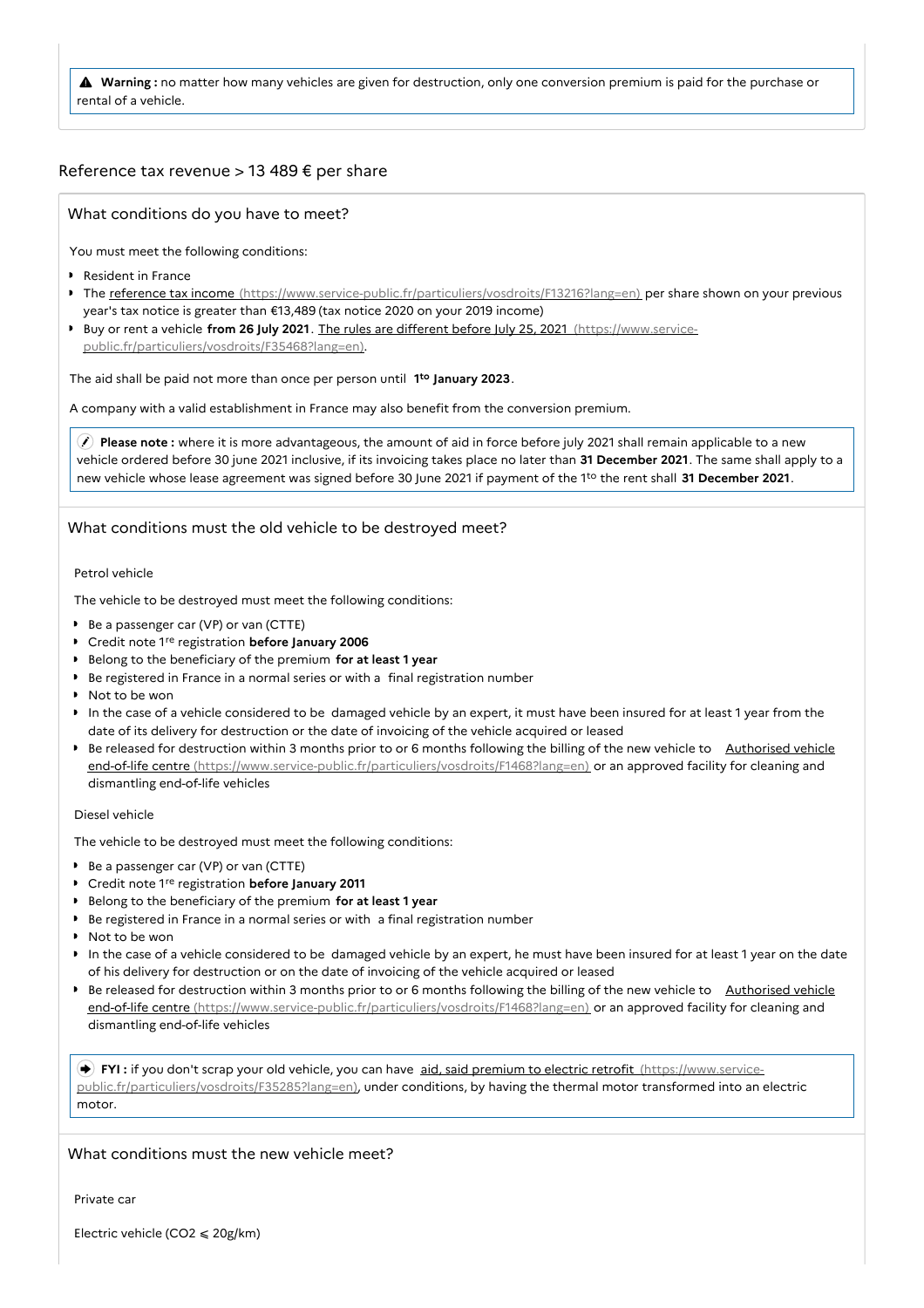The vehicle shall meet the following conditions:

- To be purchased or leased under a contract of 2 years or more
- $≤$  €60,000TTC ()  $\bullet$
- Be registered in France with final
- Not to be considered as damaged vehicle
- Not sold in **6 months** after purchase, or before at least **6,000 km**

Rechargeable hybrid vehicle (CO2  $\leq$  50g/km)

The vehicle shall meet the following conditions:

- $\bullet$  To be purchased or leased under a contract of 2 years or more
- $\triangleright$  ≤ €60,000TTC ()
- ▶ Be registered in France with final
- ▶ Not to be considered as damaged vehicle
- Not sold in **6 months** after purchase, or before at least **6,000 km**

#### Van

#### Electric van (CO2  $\leq 20$ g/km)

The vehicle shall meet the following conditions:

- To be purchased or leased under a contract of 2 years or more
- ▶ Be registered in France with final
- $\triangleright$  Not to be considered as damaged vehicle
- Not sold in **6 months** after purchase, or before at least **6,000 km**

#### Plug-in hybrid van (CO2  $\leq 50$ g/km)

The vehicle shall meet the following conditions:

- To be purchased or leased under a contract of 2 years or more
- Be registered in France with final
- Not to be considered as damaged vehicle
- Not sold in **6 months** after purchase, or before at least **6,000 km**

2 or 3 motorised or electric quadricycle wheels

The vehicle purchased or hired must be a 2 or 3-wheel drive or electric quadricycle:

- without lead battery
- with a net maximum engine power of at least 2 or 3 kW ()according to the applicable European standard).

The vehicle shall meet the following conditions:

- To be purchased or leased under a contract of 2 years or more
- Be registered in France with final
- **Not to be considered as damaged vehicle**
- Not to be sold within one year of 1<sup>re</sup> registration, or before at least 2,000 km

 **FYI :** depending on the date of approval of the vehicle, the applicable European standard is Directive 2002/24/EC or Regulation EU 168/2013. See (K) "Type-approval number" of the carte grise (henceforth referred to as certificate of registration) of your vehicle to find out what standard it is approved to.

## How do I check if I'm entitled to the bonus?

To find out if you qualify for the conversion bonus, take the online test:

 $\overline{\phantom{a}}$  Conversion Premium Eligibility Test

Ministry of Environment

**Attention: the simulator is being updated.**

Go to simulator<sup>8</sup> [\(https://www.primealaconversion.gouv.fr/dboneco/accueil/\)](https://www.primealaconversion.gouv.fr/dboneco/accueil/)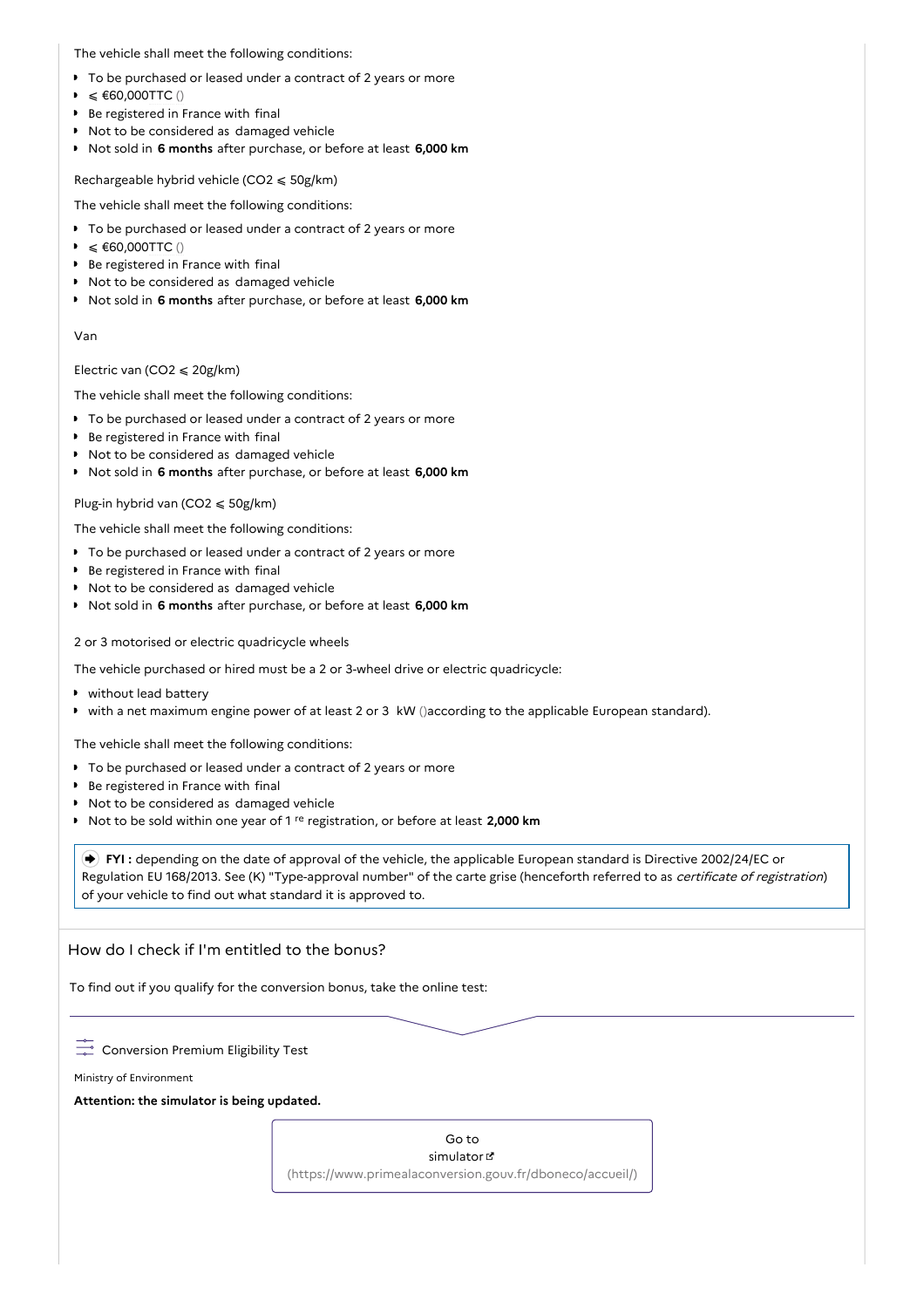## What is the amount of aid?

Car

Electric car

The amount of the conversion premium is  $\epsilon$ 2,500 for an electric car (CO2  $\leq$  20 g/km).

The vehicle shall be more than **50 km**.

If the vehicle purchased is new, the maximum amount of aid granted ( bonus (https://www.service[public.fr/particuliers/vosdroits/F34014?lang=en\)](https://www.service-public.fr/particuliers/vosdroits/F34014?lang=en) + conversion premium) depends on the price of the vehicle.

Maximum amount of aid: conversion bonus + bonus

| Vehicle price               | Maximum amount of aid with bonus<br>(new vehicle) |
|-----------------------------|---------------------------------------------------|
| Less than €45,000           | €8,500                                            |
| Between €45,000 and €60,000 | €4,500                                            |

Plug-in hybrid car

Up to 50 km

The amount of aid shall be  $\epsilon$ 2,500 for a plug-in hybrid car (CO2  $\leq$  50 g/km).

If purchased vehicle is new and costs €50 000 maximum, the maximum amount of aid granted (bonus (https://www.service[public.fr/particuliers/vosdroits/F34014?lang=en\)](https://www.service-public.fr/particuliers/vosdroits/F34014?lang=en) + conversion premium) is €3,500.

Autonomy  $\leqslant$  50 km

The amount is €1,500.

The vehicle must be rated Crit'air 1.

The cost of purchasing the vehicle must be €50 000 maximum.

There are no bonus [\(https://www.service-public.fr/particuliers/vosdroits/F34014?lang=en\)](https://www.service-public.fr/particuliers/vosdroits/F34014?lang=en) for these vehicles.

## Van

Electric van

For an electric van (CO2  $\leq$  20 g/km), the amount of aid depends on the class of the vehicle:

- Class I : 40 % of the acquisition price up to €5 000
- Class II : 40 % of the acquisition price up to €7 000
- Class III : 40 % of the acquisition price up to  $\epsilon$ 9,000

One bonus [\(https://www.service-public.fr/particuliers/vosdroits/F34014?lang=en\)](https://www.service-public.fr/particuliers/vosdroits/F34014?lang=en) of €7 000 can be added if the vehicle is new.

Plug-in hybrid van Range > 50 km

The amount of aid depends on the class of vehicle:

- Class I : 40 % of the acquisition price up to €5 000
- Class II : 40 % of the acquisition price up to €7 000
- Class III : 40 % of the acquisition price up to €9,000

One bonus [\(https://www.service-public.fr/particuliers/vosdroits/F34014?lang=en\)](https://www.service-public.fr/particuliers/vosdroits/F34014?lang=en) of €1 000can be added if van hybrid is new and costs €50 000 maximum.

Range < 50 km

The amount is €1,500.

The vehicle shall be rated Crit'air 1

The cost of purchasing the vehicle must be €50 000 maximum.

There are no bonus [\(https://www.service-public.fr/particuliers/vosdroits/F34014?lang=en\)](https://www.service-public.fr/particuliers/vosdroits/F34014?lang=en) for these vehicles.

2 or 3 motorised or electric quadricycle wheels, without lead battery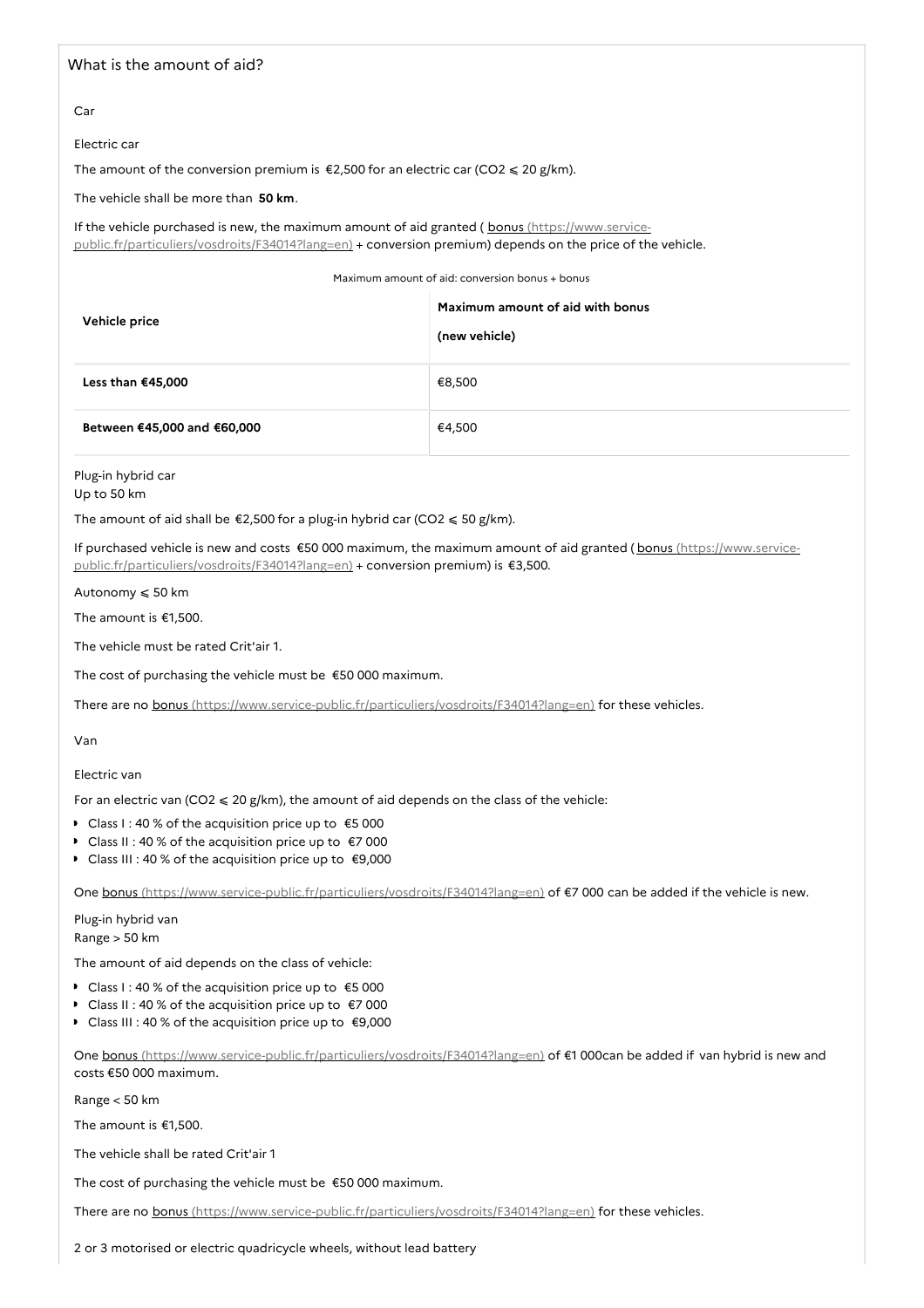The amount of the conversion premium is €100 provided that the vehicle purchased is new and subject to the electric power of the vehicle.

The maximum amount of aid granted (bonus [\(https://www.service-public.fr/particuliers/vosdroits/F34014?lang=en\)](https://www.service-public.fr/particuliers/vosdroits/F34014?lang=en) + conversion premium) is €1 000.

 **Please note :** you get a bonus if you live or work in a low-emission mobility zone (ZFE) and territorial paid you help to buy or rent a vehicle *clean*. The amount of the premium shall be the same as the aid paid by the territorial authority, up to €1 000.

## How do I apply?

If the trader (seller or rental of the bicycle, organisation that granted a clean vehicle microcredit [application/pdf - 445.6 KB]. [\(https://www.ecologie.gouv.fr/sites/default/files/2021.03.17\\_2p\\_microcredit-vehicules-propres\\_grandpublic-VF.pdf\)](https://www.ecologie.gouv.fr/sites/default/files/2021.03.17_2p_microcredit-vehicules-propres_grandpublic-VF.pdf) ) does not advance the premium, you must make the request online.

You 6 months from the date your new vehicle is billed to submit your application, or, in the case of a rental, payment of 1 <sup>to</sup> rent.

Before you begin entering your application, you must have at least the following:

- Certificate of Registration (carte grise) of the vehicle acquired or leased in your name
- carte grise of the old vehicle being scrapped (if you declare one)
- $\triangleright$  RIB()

Application for the ecological bonus and the conversion bonus (car, van, 2 or 3 motorised wheels, electric quadricycle, power assisted bicycle)

#### Ministry of Environment

Online service to apply for an ecological bonus and/or conversion bonus.

Attention: for the acquisition of power-assisted cycle with an invoice dated no later than july 25, 2021, the request for a bicycle **bonus is made by paper form.**



Formulaires annexes

2 Application for an Electric Assist Bike Bonus (invoice dated no later than July 25, 2021) d' (https://www.asp[public.fr/sites/default/files/content/aides/documents/2021-07/bvaexx-0953\\_valide30062020-1.pdf\)](https://www.asp-public.fr/sites/default/files/content/aides/documents/2021-07/bvaexx-0953_valide30062020-1.pdf)

 **Warning :** no matter how many vehicles are given for destruction, only one conversion premium is paid for the purchase or rental of a vehicle.

#### Statute and miscellaneous references

- ▶ Regulation (EC) No 715/2007 of 20 June 2007 on the type-approval of motor vehicles with regard to emissions from passenger and light commercial vehicles (Euro 5 and Euro 6) & [\(https://eur-lex.europa.eu/legal-content/fr/LSU/?uri=CELEX%3A32007R0715\)](https://eur-lex.europa.eu/legal-content/fr/LSU/?uri=CELEX%253A32007R0715)
- Energy Code: Articles D251-1 to D251-6 **¤** [\(https://www.legifrance.gouv.fr/codes/section\\_lc/LEGITEXT000023983208/LEGISCTA000031748203\)](https://www.legifrance.gouv.fr/codes/section_lc/LEGITEXT000023983208/LEGISCTA000031748203) Conditions of award
- Energy Code: items D251-7 to D251-13 **¤** [\(https://www.legifrance.gouv.fr/codes/id/LEGISCTA000031748217/\)](https://www.legifrance.gouv.fr/codes/id/LEGISCTA000031748217/) Aid payments and criteria
- Decree No. 2021-977 of 23 July 2021 on aid for the acquisition or rental of low-emission vehicles [\(https://www.legifrance.gouv.fr/loda/id/JORFTEXT000043852172\)](https://www.legifrance.gouv.fr/loda/id/JORFTEXT000043852172)
- Decree No. 2020-1526 of 7 December 2020 on aid for the acquisition or rental of low-emission vehicles in [\(https://www.legifrance.gouv.fr/jorf/id/JORFTEXT000042620071\)](https://www.legifrance.gouv.fr/jorf/id/JORFTEXT000042620071)
- Decree No. 2020-955 of 31 July 2020 on aid for the acquisition or rental of low-emission vehicles ¤ [\(https://www.legifrance.gouv.fr/affichTexte.do?](https://www.legifrance.gouv.fr/affichTexte.do?cidTexte=JORFTEXT000042184845) cidTexte=JORFTEXT000042184845)
- Decree No. 2020-656 of 30 May 2020 on aid for the acquisition or rental of low-emission vehicles ¤ [\(https://www.legifrance.gouv.fr/affichTexte.do?](https://www.legifrance.gouv.fr/affichTexte.do?cidTexte=JORFTEXT000041938774) cidTexte=JORFTEXT000041938774)
- Decree No. 2020-188 of 3 March 2020 on aid for the acquisition or rental of low-emission vehicles ¤ [\(https://www.legifrance.gouv.fr/affichTexte.do?](https://www.legifrance.gouv.fr/affichTexte.do?cidTexte=JORFTEXT000041679852) cidTexte=JORFTEXT000041679852)
- ▶ Decree of 29 December 2017 on aid for the purchase and rental of low-emission vehicles ¤ [\(https://www.legifrance.gouv.fr/affichTexte.do?](https://www.legifrance.gouv.fr/affichTexte.do?cidTexte=JORFTEXT000036340821) cidTexte=JORFTEXT000036340821)
- Order of 9 February 2009 on the modalities of registration of vehicles **¤** [\(https://www.legifrance.gouv.fr/loda/id/JORFTEXT000020237165\)](https://www.legifrance.gouv.fr/loda/id/JORFTEXT000020237165)